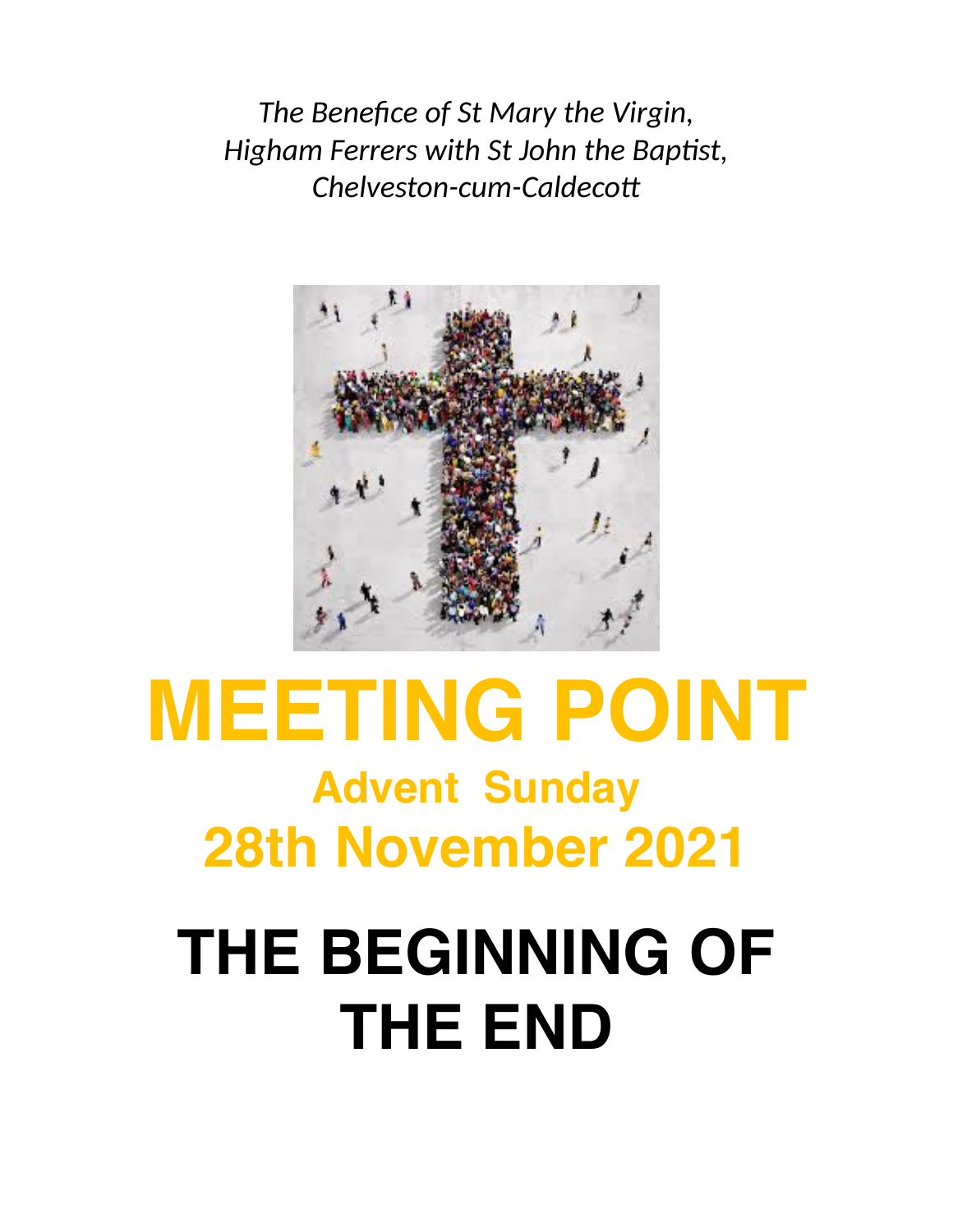

# Online Worship

## *Welcome to our Online Worship –*

# **Meeting Point**

*As Sunday Services now take place in our churches, our Online Worship continues in 'Meeting Point' – we are joined together as one worshipping family through our services at home and in church through the seasons of the* 

*Church Year and the themes of the Gospel. Sunday Meeting Point helps us deepen our faith as we explore readings from scripture and experiences from our day to day lives.* 

*Advent Sunday marks the start of a new Church Year. It reminds us that the story we tell every twelve months begins with a solemn time of preparation. We prepare to welcome the Lord Jesus Christ when he comes in glory at the end of time. We also prepare to welcome him again as the baby born in Bethlehem.*

*Advent is, then, a solemn time but one filled with joyful expectation and hope.*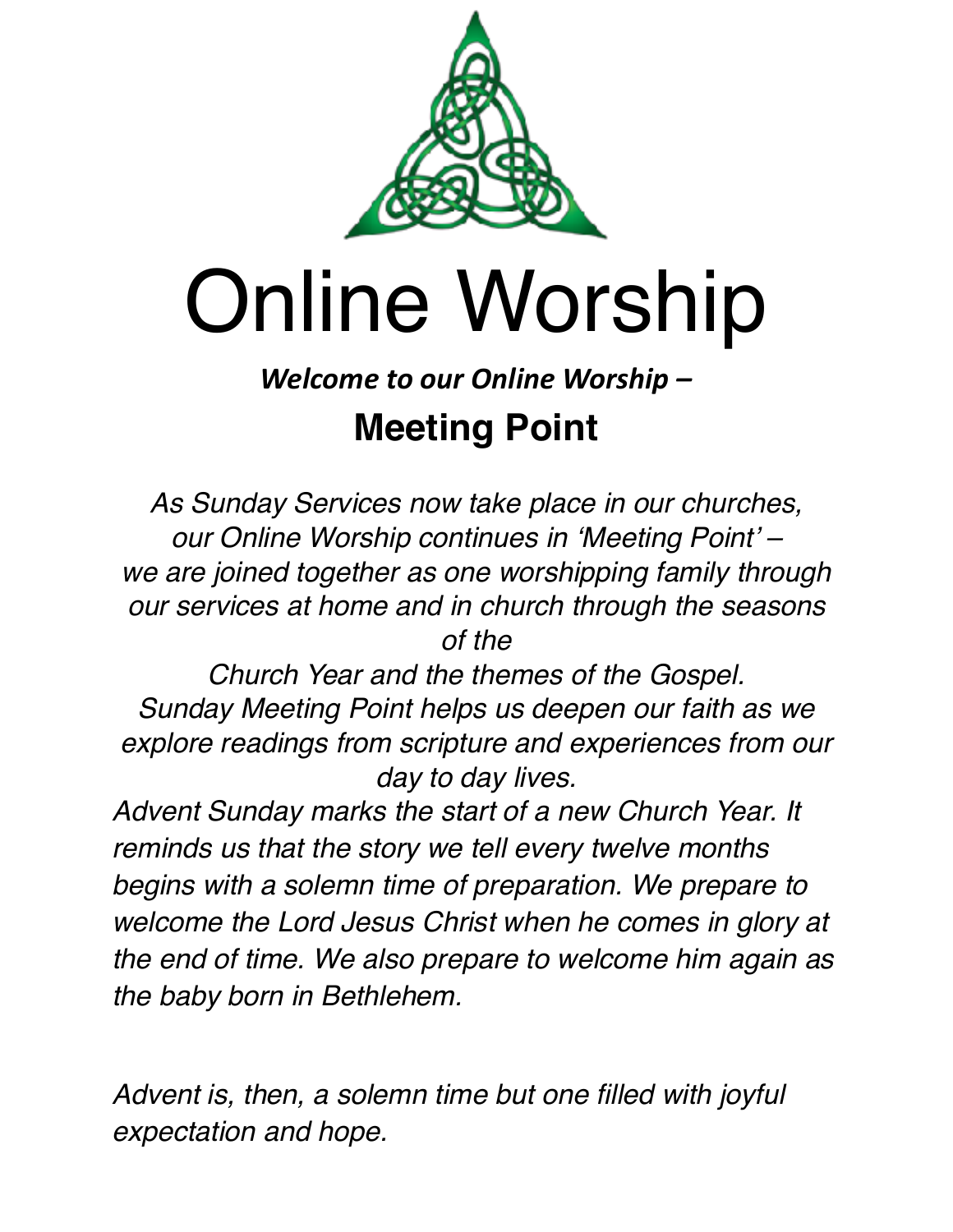Thanks to our ministry team and members of the church family for sharing in this meeting point podcast.



 In many churches and homes we have an Advent candle ring during these four weeks. There is a candle for each Sunday with a special central candle to be lit on Christmas Day. You may wish to use your handicraft skills to make your own ring or perhaps to have a small single candle or tea-light to mark each week as you listen to and share in this service.

**"ADVENT 1955"** An excerpt from the poem by John Betjamen

# *The Welcome*

Fr. *Paul introduces today's service*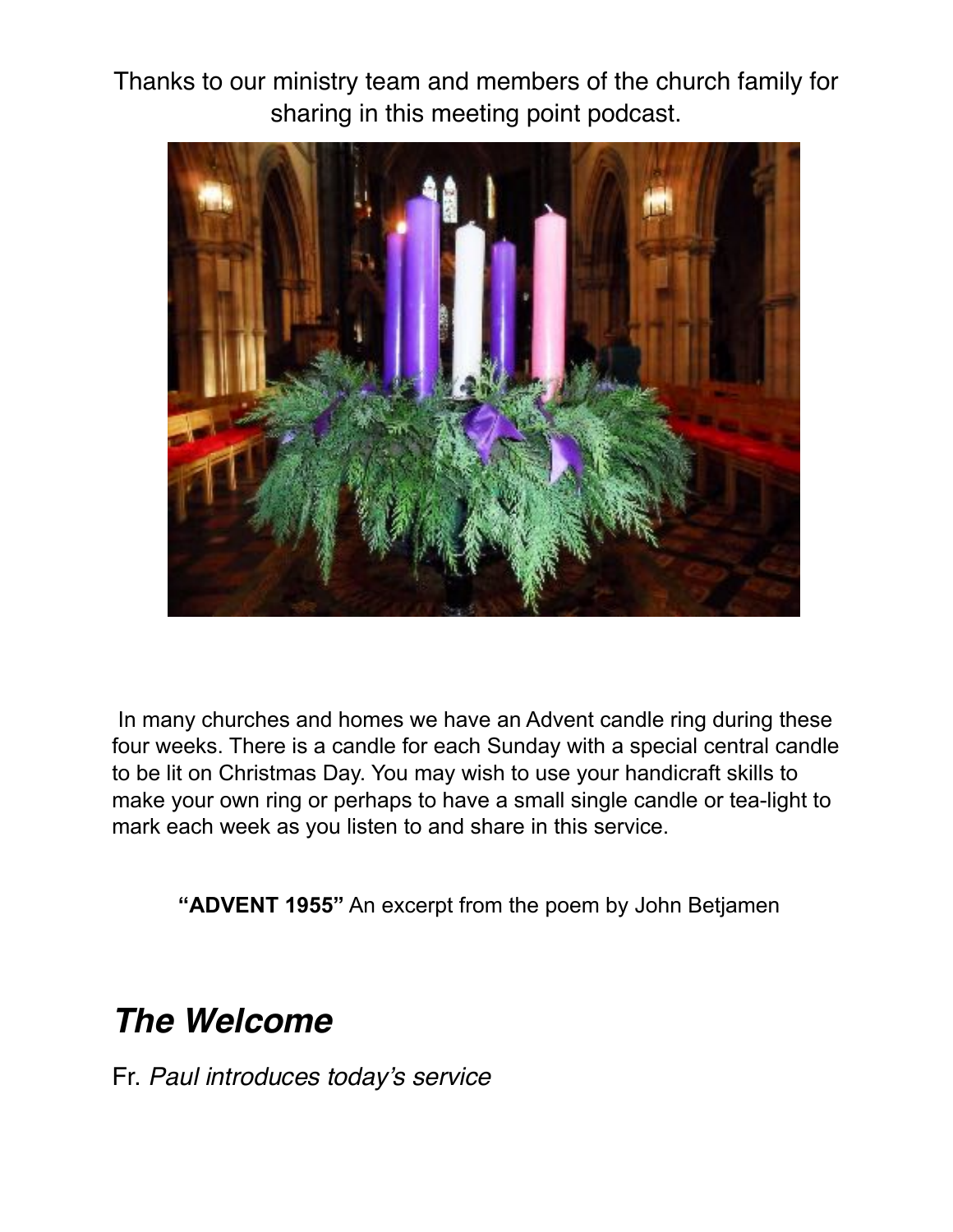#### *Hymn*

**1***.* **Hills of the north, rejoice; River and mountain spring, Hark to the advent voice; Valley and lowland, sing; Though absent long, your Lord is nigh; He judgment brings and victory.**

**2. Isles of the southern seas, Deep in your coral caves Pent be each warring breeze, Lulled be your restless waves: He comes to reign with boundless sway, And makes your wastes his great highway.**

**3. Lands of the East, awake, Soon shall your sons be free; The sleep of ages break, And rise to liberty. On your far hills, long cold and gray, Has dawned the everlasting day.**

**4. Shores of the utmost West, Ye that have waited long, Unvisited, unblessed, Break forth to swelling song; High raise the note, that Jesus died, Yet lives and reigns, the Crucified.**

**5. Shout, while ye journey home; Songs be in every mouth; Lo, from the North we come, From East, and West, and South. City of God, the bond are free, We come to live and reign in thee!**





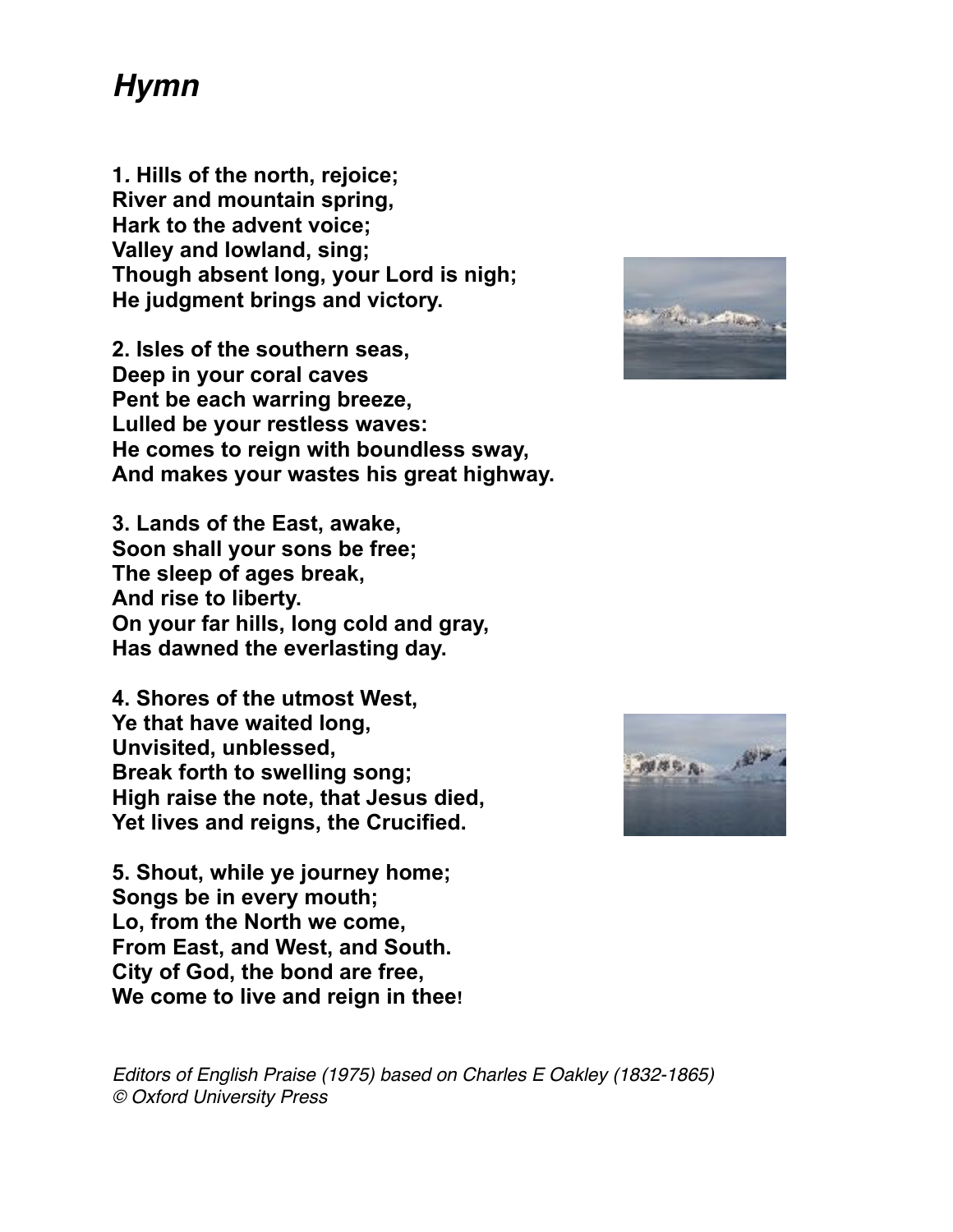## *Lighting of the Advent Candle*

We light a candle at home, as today, we light the first candle on the Advent *Wreath for we look to the coming of our Saviour, Jesus Christ, the Light of the World:*

Jesus said: 'I am the light of the world. Whoever follows me will never walk in darkness but will have the light of life.'

Jesus Christ is the light of the world: **a light no darkness can quench.**

People of God: awake! The day is coming soon when you shall see God face to face. Remember the ways and the works of God. God calls you out of darkness to walk in the light of his coming. You are God's children. **Lord, make us one as we walk with Christ today and for ever. Amen.**



#### *The Gathering - Michelle*

It is time for us to wake out of sleep, for deliverance is nearer to us now than it was when first we believed. The night is far spent, the day is at hand. Let us therefore cast off the works of darkness and put on the armour of light.

The grace and peace of God our Father and the Lord Jesus Christ be with you **and also with you.**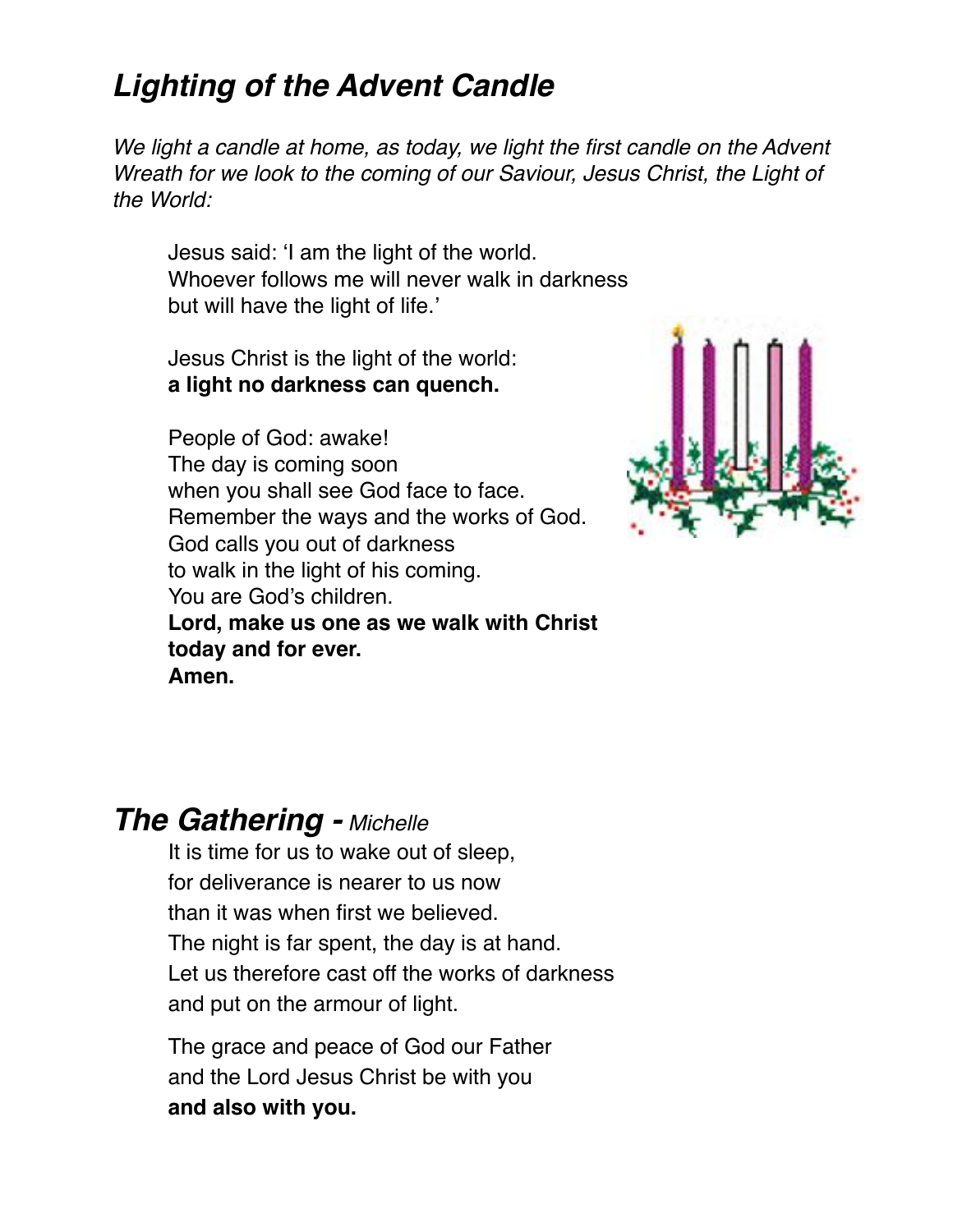# *The Collect of Advent Sunday - Linda*



Almighty God, give us grace to cast away the works of darkness and to put on the armour of light, now in the time of this mortal life, in which your Son Jesus Christ came to us in great humility; that on the last day, when he shall come again in his glorious majesty to judge the living and the dead, we may rise to the life immortal; through him who is alive and reigns with you, in the unity of the Holy Spirit, one God, now and for ever. **Amen.**

# *BIBLE READING* **Luke 21:25-36**

Jesus said; "There will be signs in the sun, the moon, and the stars, and on the earth distress among nations confused by the roaring of the sea and the waves. People will faint from fear and foreboding of what is coming upon the world, for the powers of the heavens will be shaken. Then they will see 'the Son of Man coming in a cloud' with power and great glory. Now when these things begin to take place, stand up and raise your heads, because your redemption is drawing near."

Then he told them a parable: "Look at the fig tree and all the trees; as soon as they sprout leaves you can see for yourselves and know that summer is already near. So also, when you see these things taking place, you know that the kingdom of God is near. Truly I tell you, this generation will not pass away until all things have taken place. Heaven and earth will pass away, but my words will not pass away.

"Be on guard so that your hearts are not weighed down with dissipation and drunkenness and the worries of this life, and that day catch you unexpectedly, like a trap. For it will come upon all who live on the face of the whole earth.

Be alert at all times, praying that you may have the strength to escape all these things that will take place, and to stand before the Son of Man."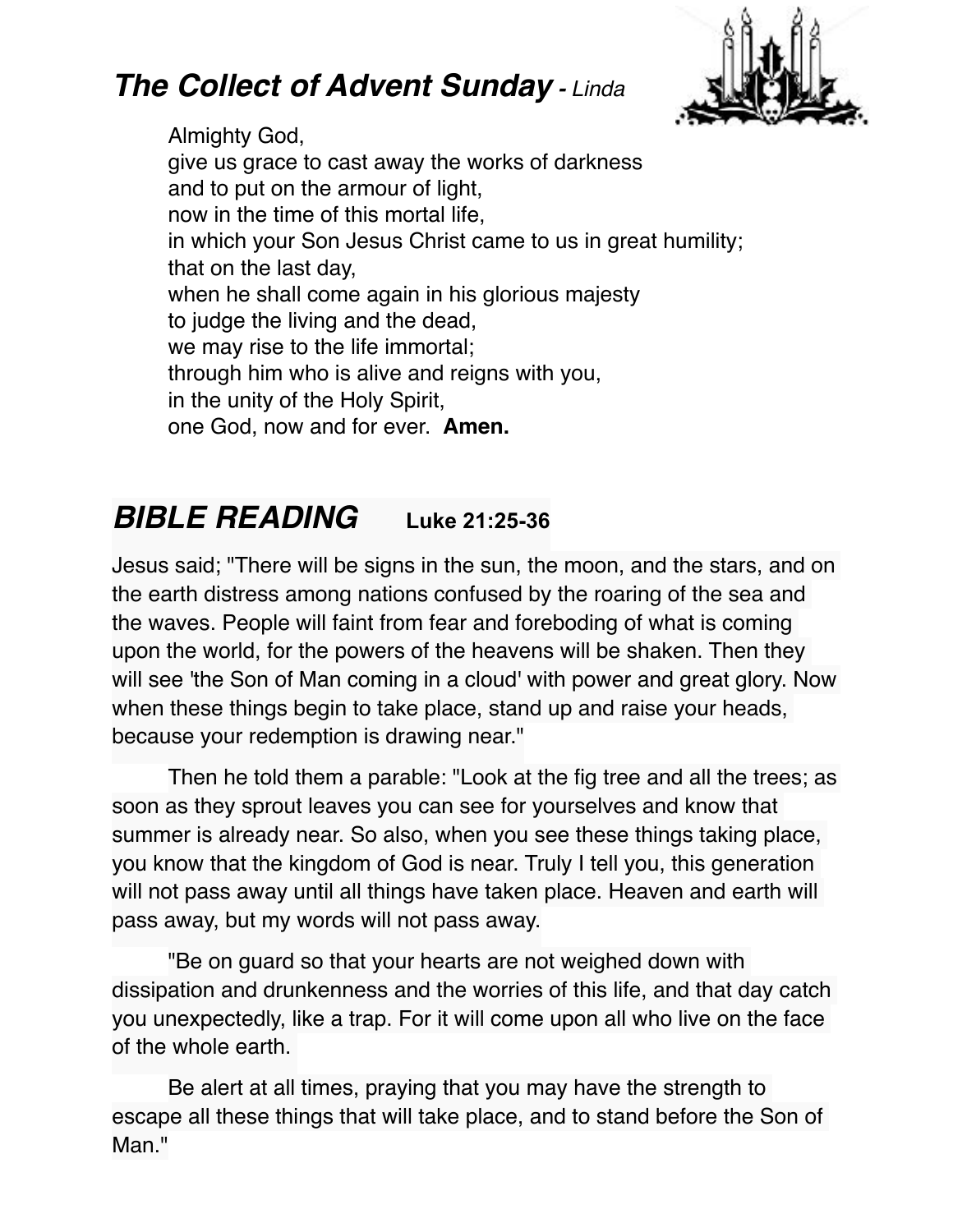#### *Hymn*

- 1 **Longing for light, we wait in darkness. Longing for truth, we turn to you. Make us your own, your holy people, light for the world to see.** *Christ be our light! Shine in our hearts. Shine through the darkness. Christ be our light! Shine in your church gathered today.*
- **2 Longing for peace, our world is troubled. Longing for hope, many despair. Your word alone has pow'r to save us. Make us your living voice.** *Chorus*
- **3 Longing for food, many are hungry. Longing for water, many still thirst. Make us your bread, broken for others, shared until all are fed.** *Chorus*
- **4 Longing for shelter, many are homeless. Longing for warmth, many are cold. Make us your building, sheltering others, walls made of living stones.** *Chorus*
- **5 Many the gifts, many the people, many the hearts that yearn to belong. Let us be servants to one another, making your kingdom come.** *Chorus*

*Bernadette Farrell (born 1957) © 1994 Bernadette Farrell published by OCP Publications*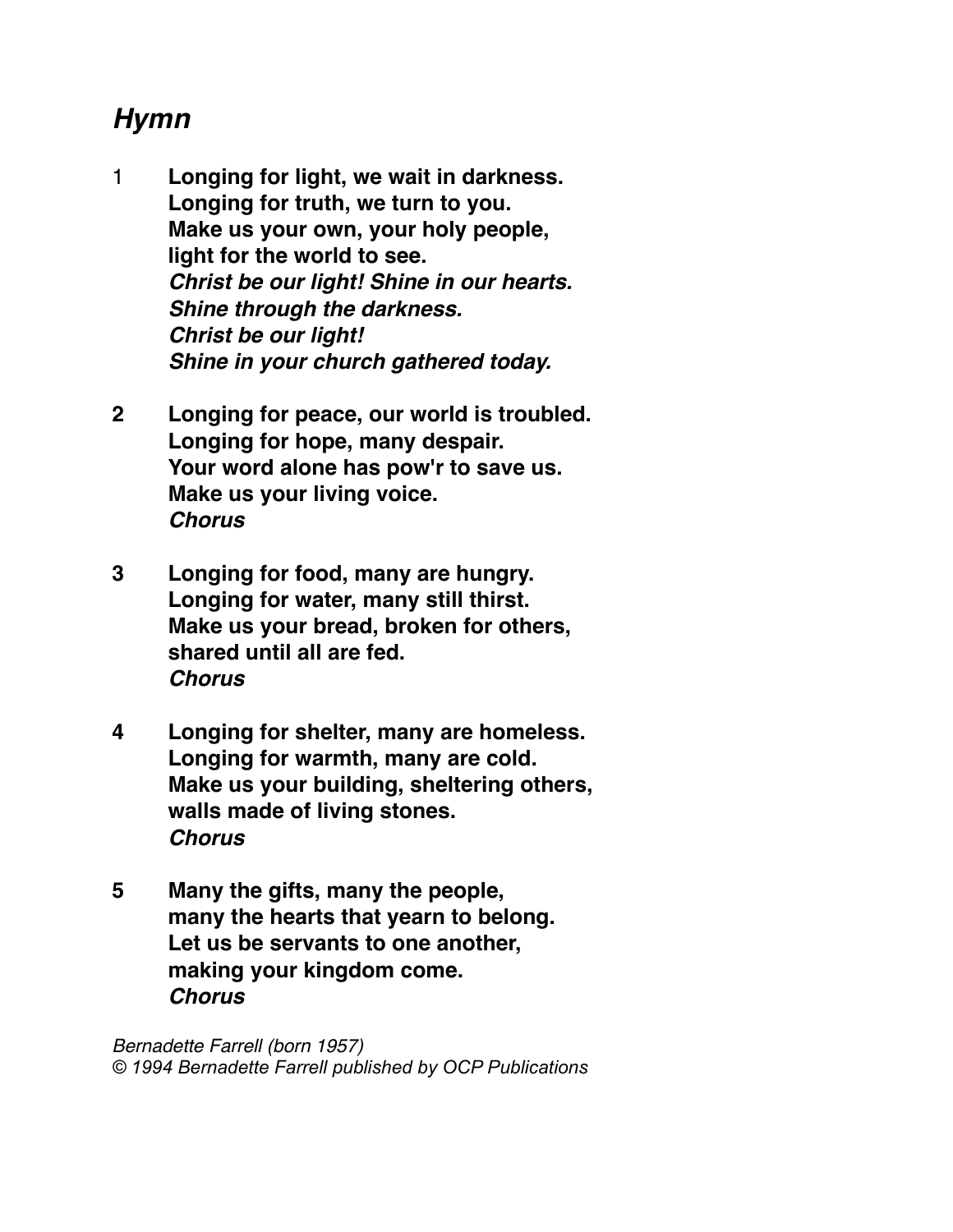# *READING THE SIGNS*

We meet Nick and Chris who need to read and understand the signs of the times around them for their work. We ask if we should be more observant and responsive in the world around us

#### *REFLECTION* by Paul

#### *Hymn*

**1 Hark what a sound, and too divine for hearing, stirs on the earth and trembles in the air! Is it the thunder of the Lord's appearing? Is it the music of his people's prayer?**

**2 Surely he cometh, and a thousand voices shout to the saints, and to the deaf are dumb; surely he cometh, and the earth rejoices, glad in his coming who hath sworn: I come!**

**3 This hath he done, and shall we not adore him? This shall he do, and can we still despair? Come, let us quickly fling ourselves before him, cast at his feet the burden of our care.**

**4 Through life and death, through sorrow and through sinning, he shall suffice me, for he hath sufficed: Christ is the end, for Christ was the beginning, Christ the beginning, for the end is Christ.**

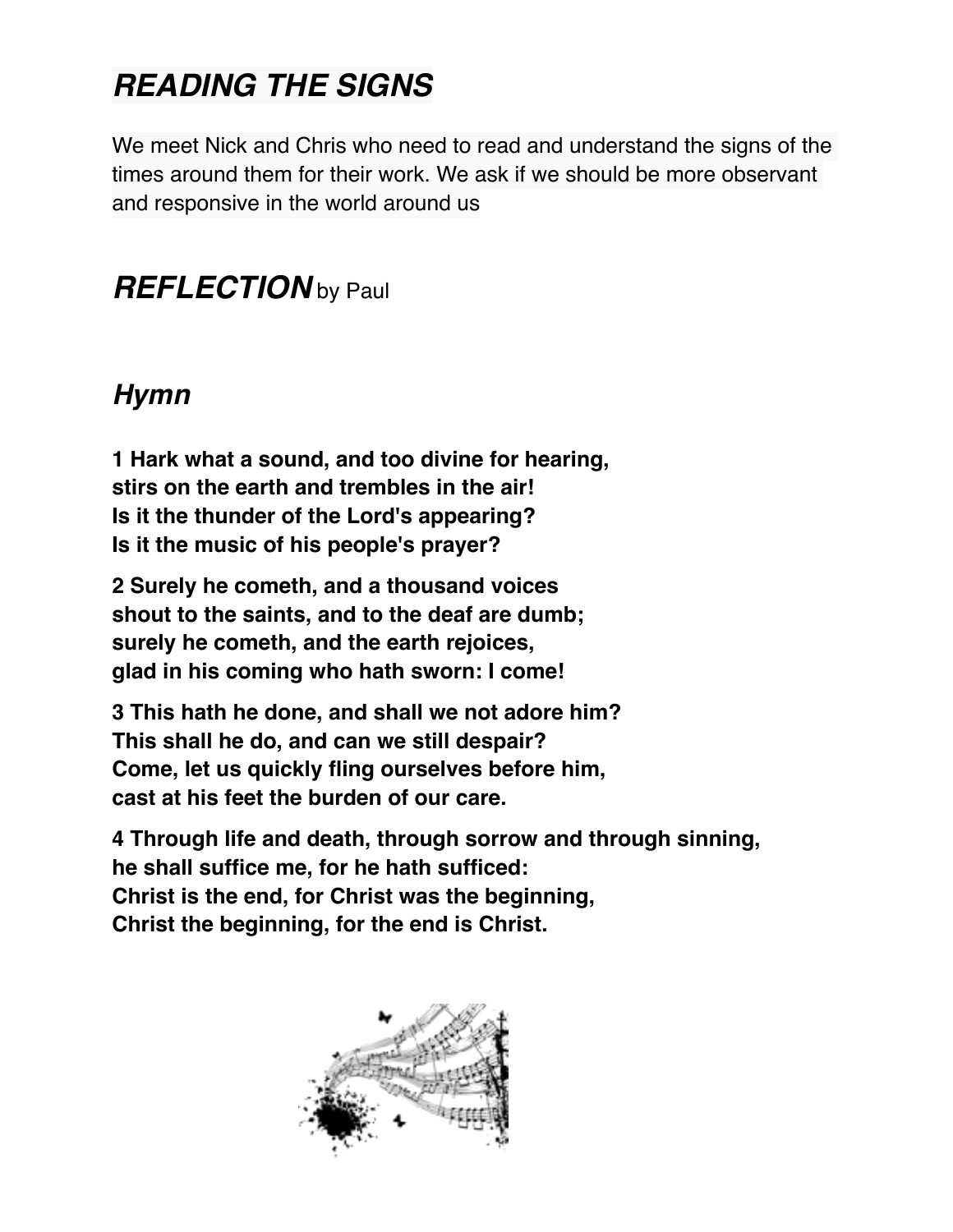#### *Prayers of Intercession* – led by David Richardson

Come, Lord, come among us. Enter into our darkness with your light. Come fill our emptiness with your presence. Dispel the clouds and reveal your glory. Come refresh, renew, restore us. Come Lord, come down, come in, come among us.

Come, Lord, be known in your Church, for without you we have no message, we have no power. Come fill us with your presence, that we may proclaim your peace.

Come, Lord, and give peace to your world. Disperse the clouds of war and let your power and glory be revealed to the nations. We pray for all who watch and wait while we sleep:

for the police and emergency services and all who work in the dark hours of the night.

Come, Lord, be known in our homes, that we may reflect your love. Come in our work places that they may reflect your glory;

Come Lord, make us alert to your coming, that we may reveal your glory in all the world. We pray for those who are unwell, those who walk in darkness, that they may see your light.

Come, Lord, of our salvation,

save us and we shall be saved.

We pray for friends and loved ones departed,

especially remembering those known to us.

May they now rejoice in the fullness of your presence and your glory.

Come, Lord, come down, come in, come among us. Enter into our darkness with your light. **Amen.**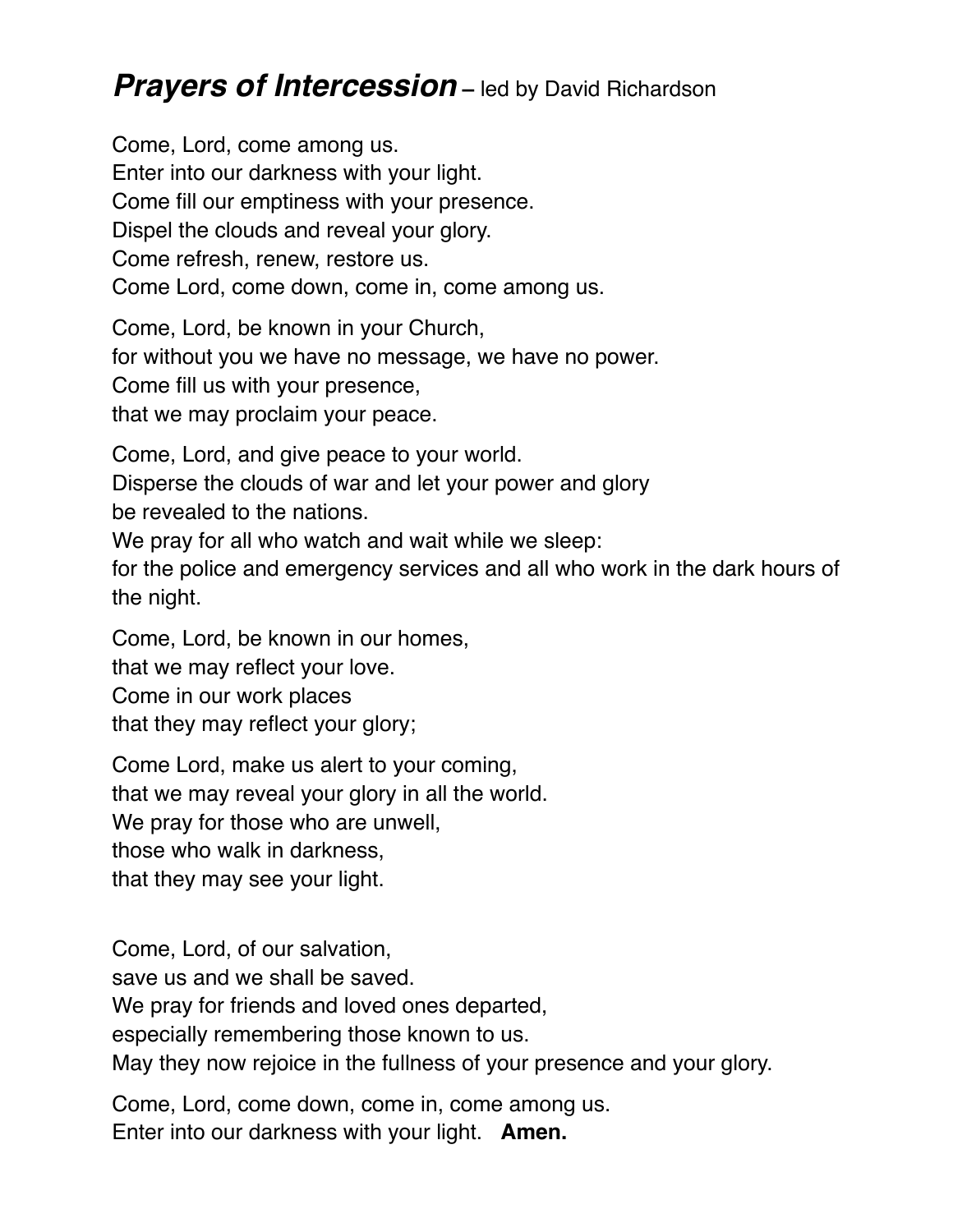#### *The Lord's Prayer*

And so we pray for the coming of God's kingdom in the words that Jesus himself taught us, saying:

**Our Father, who art in heaven, hallowed be thy name; thy kingdom come; thy will be done; on earth as it is in heaven. Give us this day our daily bread. And forgive us our trespasses, as we forgive those who trespass against us. And lead us not into temptation; but deliver us from evil. For thine is the kingdom, the power, and the glory for ever and ever. Amen.**

#### *The Peace - Michelle*

In the tender mercy of our God, the dayspring from on high shall break upon us, to give light to those who dwell in darkness and in the shadow of death, and to guide our feet into the way of peace.



*cf Luke 1.78,79*

The peace of the Lord be always with you; **And also with you.**

#### *Hymn*

**1 O come, O come Emmanuel, And ransom captive Israel, That mourns in lonely exile here, Until the Son of God appear.**  *Rejoice! Rejoice! Emmanuel*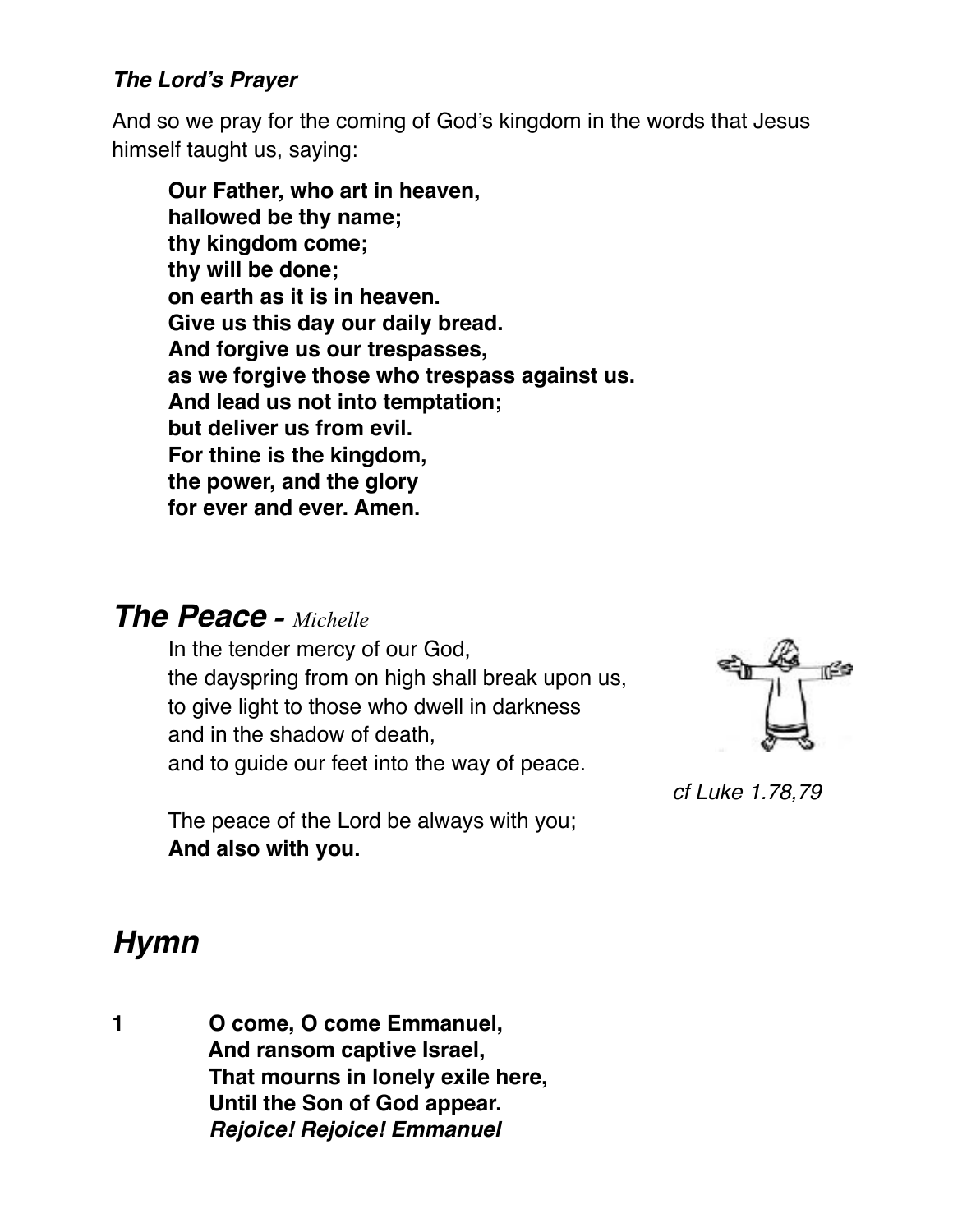*Shall come to thee, O Israel.* 

- **2 O come, Thou Day-spring, come and cheer Our spirits by Thine advent here; Disperse the gloomy clouds of night, And death's dark shadows put to flight. Refrain**
- **3 O come, Thou Key of David, come, And open wide our heavenly home; Make safe the way that leads on high, And close the path to misery. Refrain**
- **4 O come, O come, Thou Lord of might, Who to Thy tribes, on Sinai's height, In ancient times didst give the law In cloud and majesty and awe. Refrain**



#### *The Blessing - Michelle*

Christ the Sun of Righteousness shine upon you, scatter the darkness from before your path, and make you ready to meet him when he comes in glory; and the blessing of God Almighty, the Father, the Son, and the Holy Spirit, be among you this day and remain with you always.